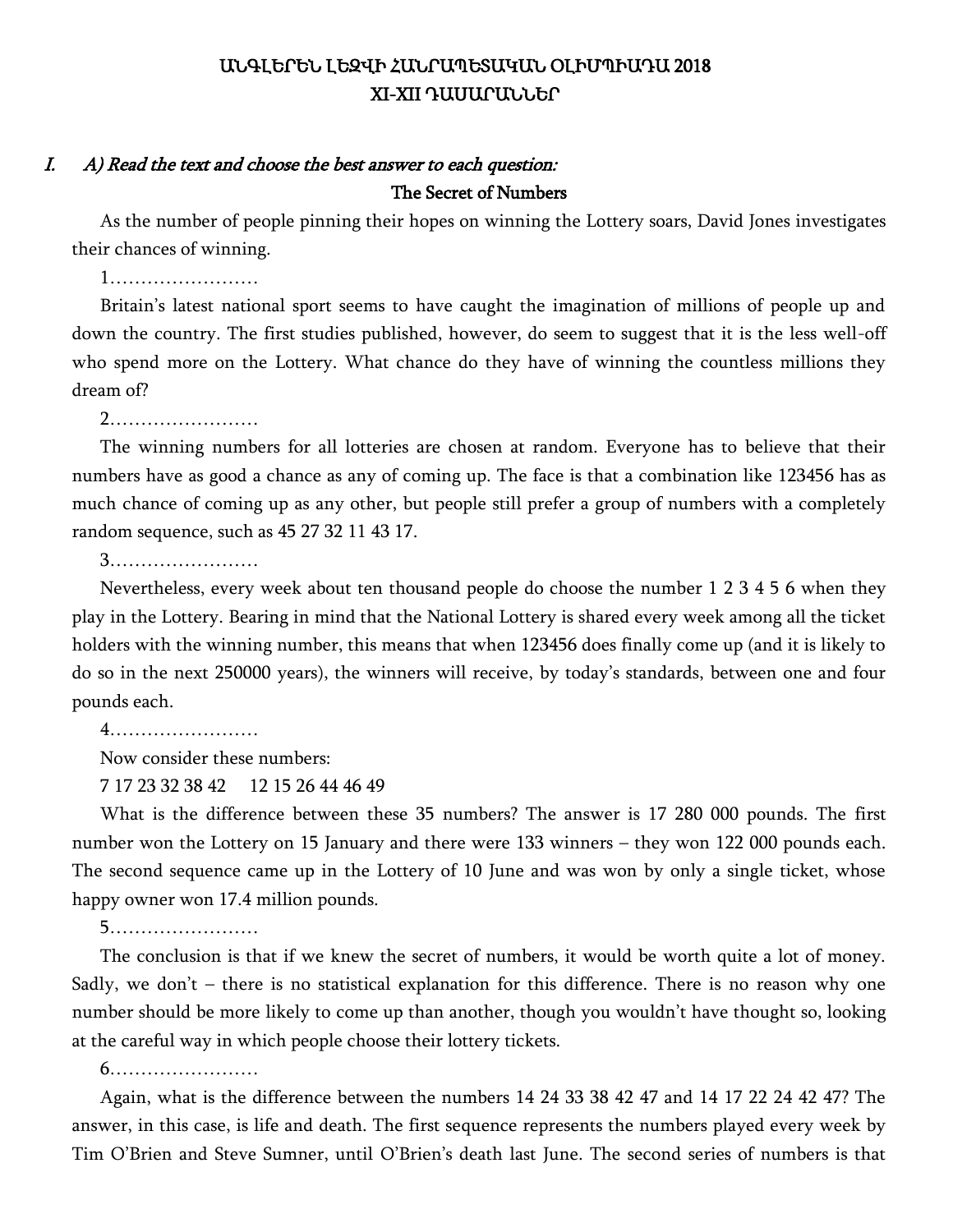which came up the night before he died. O'Brien had forgotten to renew his ticket and, believing that he had lost his share of the jackpot (a share worth around two million pounds), he committed suicide the next day.

#### 7……………………

The numbers, however, do not match. Indeed, it is hard to see how anyone could think that they did match. All that they have in common (apart from the four numbers that they share) is a random "look", but this was enough for the unfortunate O'Brien. In fact, he had lost, or would have lost, only 54 pounds, which was the prize for matching four numbers out of six. Numbers are lucky for some but they can be fatal for others.

### 1. What kind of people is the Lottery most popular with?

A people who dream of becoming rich

B people in the north and south of Britain

C people from all social classes

D the poorer members of society

## 2. Most people who play on the Lottery choose a number like

A 3 5 1 4 7 2

B 2 4 6 8 10 12

C 1 2 3 4 5 6

D 9 8 7 6 5 4

## 3. What will happen when the number 123456 wins?

A The winners will get enormous sums.

B The winners will share 4 000 pounds.

C A few people will share a lot of money.

D A lot of people will share a lot of money.

## 4. Why did the number on 10th of June win 17.4 million pounds?

A It was only the second time it had come up.

B There were a lot of winners.

C There was only one winner.

D The lucky ticket was worth a lot of money.

## 5. Why did O **́**Brien commit suicide? He thought

A he had lost the ticket.

B his ticket had not won.

C he had forgotten to buy a ticket.

D he had nearly won a lot of money.

## 6. In face O'Brien's ticket would have

A won nothing

B won a small amount of money

- C nearly won a lot of money
- D won two million pounds.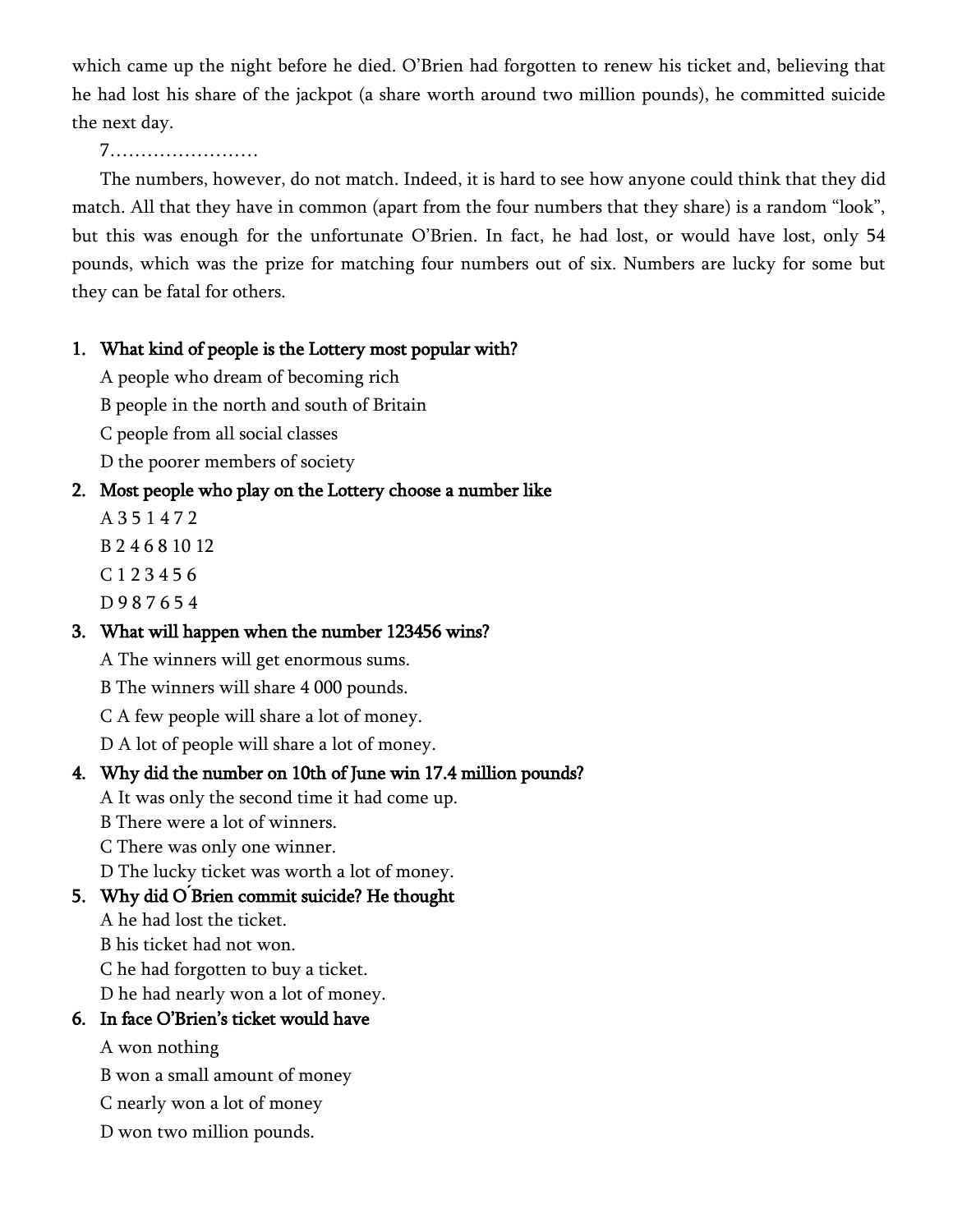#### 7. What is the author saying about a lottery ticket?

A choose it very carefully

B know about statistics

C choose any number

D work out which number is likely to come up

# B) Choose the most suitable heading from the list (A -H) for each part (1 –7) of the text. There is one extra heading you do not need to use.

A A new craze B A fatal mistake C A slim chance D A waste of time and money E All numbers are random F Small gains and a big gain G Absent-minded H Magic numbers: a closed secret

#### II. Choose the correct answer that best fits each space:

#### Another Comic Genius

Robin Williams was creative and gifted from an early age. He was  $a(n)$  (1) \_\_\_\_\_ child and at school was always a (2) \_\_\_\_\_ pupil: he wrestled, ran cross-country and worked (3) \_\_\_\_\_ at his studies.

When he was sixteen his father took early retirement and (4) the family to Tiborn, near San Francisco. While Robin was studying at Claremont Men's College, he (5) \_\_\_\_\_ theatre and, as a result, he abandoned his books. (6) \_\_\_\_\_\_ his father was at first very displeased when Robin won a full scholarship to New York's (7) \_\_\_\_\_ Juillard Drama School, he did not stand in his (8) \_\_\_\_\_ . Robin stayed in New York for a couple of years then he (9) to San Francisco, a city he has lived in to this day, and one for which he feels real (10) \_\_\_\_\_\_\_. For him, it's the most beautiful city in the world and a great place to  $(11)$  \_\_\_\_\_ kids.

| 1.  | A imaginary  | B imaginative      | C fantastic | D mythical   |
|-----|--------------|--------------------|-------------|--------------|
| 2.  | A classic    | B model            | C superior  | D spoilt     |
| 3.  | A quickly    | <b>B</b> easily    | C hard      | D fast       |
| 4.  | A drove      | <b>B</b> travelled | C fetched   | D moved      |
| 5.  | A discovered | <b>B</b> found     | C performed | D succeeded  |
| 6.  | A However    | <b>B</b> Although  | C Moreover  | D As         |
| 7.  | A admired    | <b>B</b> known     | C famous    | D respectful |
| 8.  | A way        | B road             | C route     | D track      |
| 9.  | A arrived    | <b>B</b> stayed    | C lived     | D returned   |
| 10. | A attraction | B nostalgia        | C affection | D connection |
| 11. | A grow       | B grow up          | C rise      | D raise      |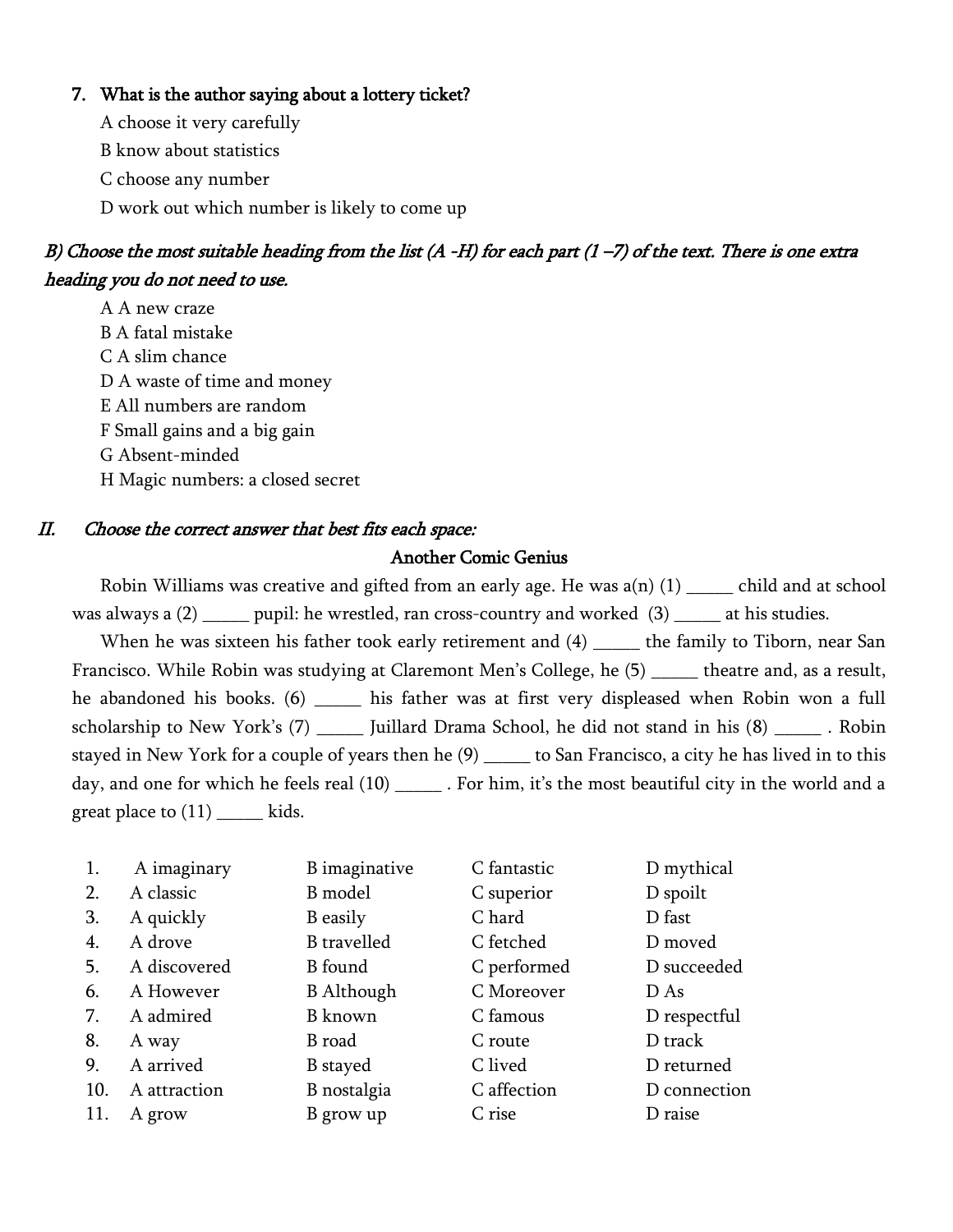I have been going to the cinema ever since I was a child, but I rarely  $(1)$  (go) to see cartoons. In fact,  $I(2)$  (not/see) a cartoon for about five years. The last time  $I(3)$  (see) a cartoon at the cinema was when  $I(4)$  (take) my two sons, who  $(5)$  (be) now twelve years old, to see Walt Disney's Fantasia. They (6) \_\_\_\_\_ (be) only seven at the time and so they (7) \_\_\_\_\_ (look) forward to seeing a cartoon at the cinema. "I hope this  $(8)$  \_\_\_\_\_ (be) good," said Tony. "I  $(9)$  \_\_\_\_\_ (want) some coke and popcorn!" said Terry.

"OK, OK," I said. "I (10)\_\_\_\_\_ (get) you some coke and popcorn. But let's go, or we'll be late!" It was the first time I  $(11)$  (take) the boys to the cinema. We  $(12)$  (go) to the theatre together before, but never to the cinema. I  $(13)$  (buy) them some coke and popcorn as I  $(14)$ (promise). As they (15)\_\_\_\_\_ (watch) the film they (16)\_\_\_\_\_ (crunch) their popcorn noisily and slurped their coke. We had only been watching the film for ten minutes or so when Tony (17)\_\_\_\_\_ (say) in a loud voice, his mouth full of popcorn, "This is boring!" On the screen at that moment an orchestra (18)\_\_\_\_\_ (play) a piece of classical music; there had been no violence and no one had appeared with a laser gun yet. Is that why they didn't like it?

#### IV. Use the word in capitals at the end of each line to form a word that fits in the space in the same line:

| Robin Williams likes San Francisco because no one makes                        |                |
|--------------------------------------------------------------------------------|----------------|
| a fuss about $(1)$ ______ him.                                                 | <i>SEE</i>     |
| "I've been there so long they're getting a bit $(2)$ _____ with                | <b>BORE</b>    |
| me," he told $(3)$ ______. "I got my first big break when I made a guest $(4)$ | <b>REPORT</b>  |
| in Happy Days on TV in the 70s."                                               | <b>APPEAR</b>  |
| Williams was a (5) ______ actor right from the start. However, his first       | <b>SUCCESS</b> |
| movie Popeye was a critical $(6)$ ______. He was also drinking too much        | <i>FAIL</i>    |
| and his $(7)$ _______ was looking shaky.                                       | <b>MARRY</b>   |
| There were three or four $(8)$ ______ inside him trying to get out," says his  | <b>PERSON</b>  |
| manager. He found a new (9) _____ when he married Marsha Grace.                | <b>DIRECT</b>  |
| Their relationship began when she made an $(10)$ _____ to become nanny         | APPLY          |
| to Williams' first son, Zach.                                                  |                |
|                                                                                |                |